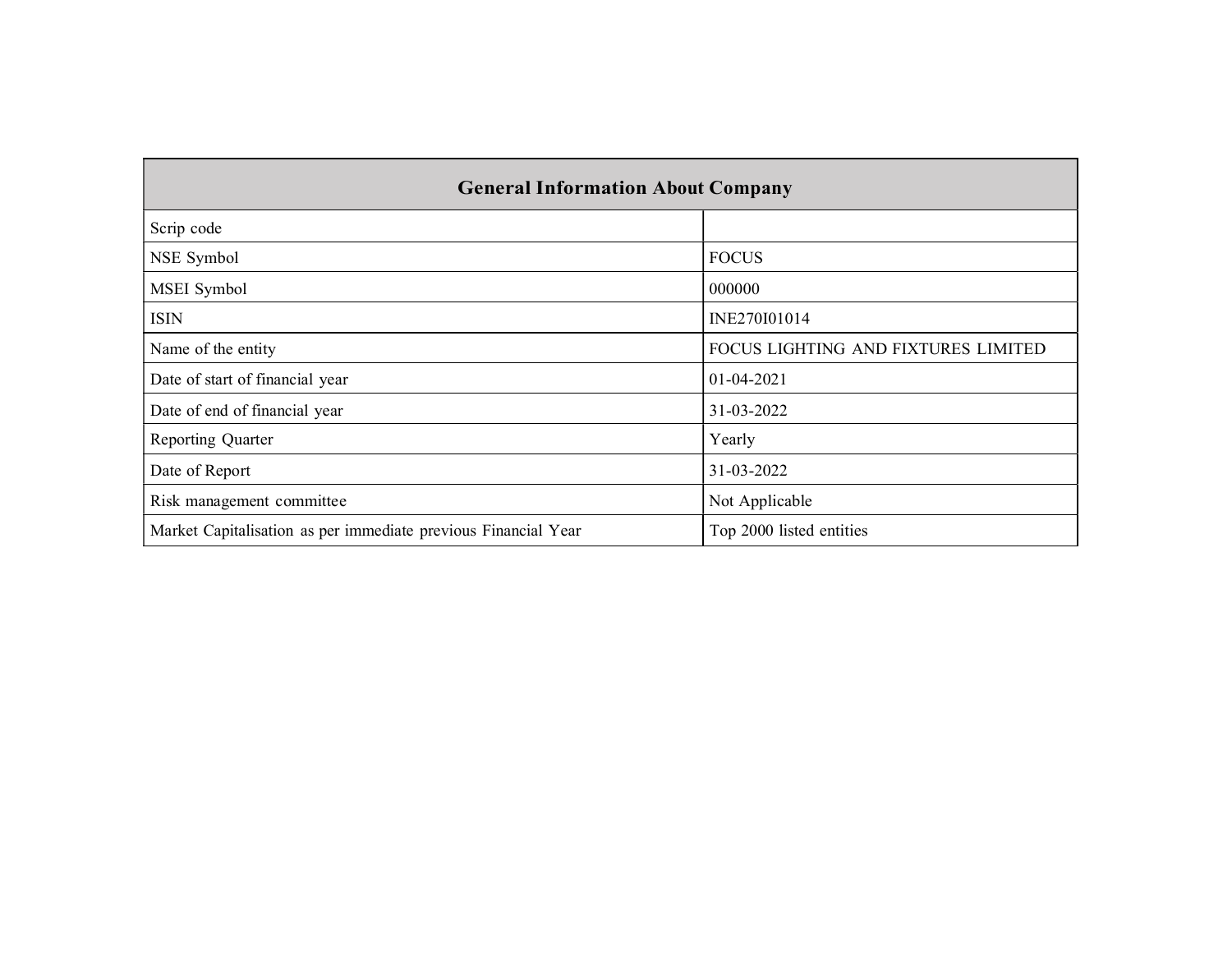|                |                                                     |          |                   |                                                   |                                                                  |                     | <b>Annexure I</b>                                                                                                |                                            |                                   |                                           |                                                                                                     |                                                                                                                           |                                                                                                                           |                                                                                                                                                     |                                                                      |
|----------------|-----------------------------------------------------|----------|-------------------|---------------------------------------------------|------------------------------------------------------------------|---------------------|------------------------------------------------------------------------------------------------------------------|--------------------------------------------|-----------------------------------|-------------------------------------------|-----------------------------------------------------------------------------------------------------|---------------------------------------------------------------------------------------------------------------------------|---------------------------------------------------------------------------------------------------------------------------|-----------------------------------------------------------------------------------------------------------------------------------------------------|----------------------------------------------------------------------|
|                |                                                     |          |                   |                                                   |                                                                  |                     | <b>Directors</b>                                                                                                 | I. Composition of Board of                 |                                   |                                           |                                                                                                     |                                                                                                                           |                                                                                                                           |                                                                                                                                                     |                                                                      |
| Sr             | Name of<br>the<br>Directo<br>$\mathbf{r}$           | DIN      | PAN               | Category 1 of<br>directors                        | Su<br>$\mathbf b$<br>Cat<br>eg<br>ory<br>of<br>dir<br>ect<br>ors | Date<br>of<br>Birth | Whether<br>special<br>resolution<br>passed?<br>Refer<br>Reg.<br>$17(1\overline{A})$ of<br>Listing<br>Regulations | Initial<br>Date<br>of<br>Appoint-<br>tment | Date of<br>Re-<br>appointm<br>ent | Tenure<br>of<br>director<br>(in<br>months | Number<br>of<br>Director-<br>ship in<br>listed<br>entities<br>including<br>this<br>listed<br>entity | Number<br>of<br>Independ<br>ent<br><b>Directors</b><br>hip in<br>listed<br>entities<br>including<br>this listed<br>entity | Number<br>of<br>members<br>hips in<br>Audit/<br>Stakehol<br>der<br>Committ<br>ee(s)<br>including<br>this listed<br>entity | Number<br>of post of<br>Chairperson<br>in Audit/<br>Stakeholder<br>Committee<br>held in<br>listed<br>entities<br>including<br>this listed<br>entity | Mem<br>bersh<br>ip in<br>Com<br>mitte<br>es of<br>the<br>Com<br>pany |
|                | <b>AMIT VINOD</b><br><b>SHETH</b>                   | 01468052 | ATAPS4264R        | Chairperson,<br>Executive<br>Director             |                                                                  | MD 28-08-1975       | <b>YES</b>                                                                                                       | 11-08-2005                                 | 24-08-2021                        |                                           |                                                                                                     | $\theta$                                                                                                                  | $\mathbf{1}$                                                                                                              | $\overline{0}$                                                                                                                                      | AC                                                                   |
| $\overline{2}$ | DEEPALI AMIT<br><b>SHETH</b>                        | 01141083 | <b>BISPS9145P</b> | Executive<br>Director                             |                                                                  | 06-07-1980          | NA                                                                                                               | 11-08-2005                                 |                                   |                                           | $\mathbf{1}$                                                                                        | $\mathbf{0}$                                                                                                              | $\mathbf{1}$                                                                                                              | $\mathbf{0}$                                                                                                                                        | <b>SRC</b>                                                           |
| 3              | <b>MAHESH</b><br><b>KARSANDAS</b><br><b>RACHH</b>   | 00458665 | AACPR1795B        | Non-Executive -<br>Independent Director           |                                                                  | 30-11-1956          | <b>NA</b>                                                                                                        | 29-12-2017 29-12-2017                      |                                   | 51.3                                      | $\mathbf{1}$                                                                                        | $\mathbf{1}$                                                                                                              | 2                                                                                                                         | 2                                                                                                                                                   | AC,<br>SRC,<br>${\rm NRC}$                                           |
| $\overline{4}$ | <b>CHETAN</b><br><b>NAVINCHANDRA</b><br><b>SHAH</b> | 08038633 | AADPS9104L        | Non-Executive -<br><b>Independent Director</b>    |                                                                  | 30-01-1963          | NA                                                                                                               | 29-12-2017 29-12-2017                      |                                   | 51.3                                      | 2                                                                                                   | 2                                                                                                                         | 3                                                                                                                         | $\mathbf{1}$                                                                                                                                        | AC,<br>SRC,<br><b>NRC</b>                                            |
| 5 <sup>1</sup> | <b>ANIL SANTOSH</b><br><b>VERMA</b>                 | 08580680 | AJJPV4285A        | Non-Executive -<br><b>Independent Director</b>    |                                                                  | 01-09-1991          | NA                                                                                                               | $02-09-2021$ 02-09-2021                    |                                   | $\tau$                                    | 2                                                                                                   | 2                                                                                                                         | 3                                                                                                                         | 1                                                                                                                                                   | AC,<br><b>NRC</b>                                                    |
| 6              | KHUSHI AMIT<br><b>SHETH</b>                         | 09351537 | OKSPS6027P        | Non-Executive-Non-<br><b>Independent Director</b> |                                                                  | 21-05-2003          | NA                                                                                                               | 08-10-2021                                 |                                   |                                           |                                                                                                     | $\mathbf{0}$                                                                                                              | $\mathbf{0}$                                                                                                              | $\mathbf{0}$                                                                                                                                        | NA                                                                   |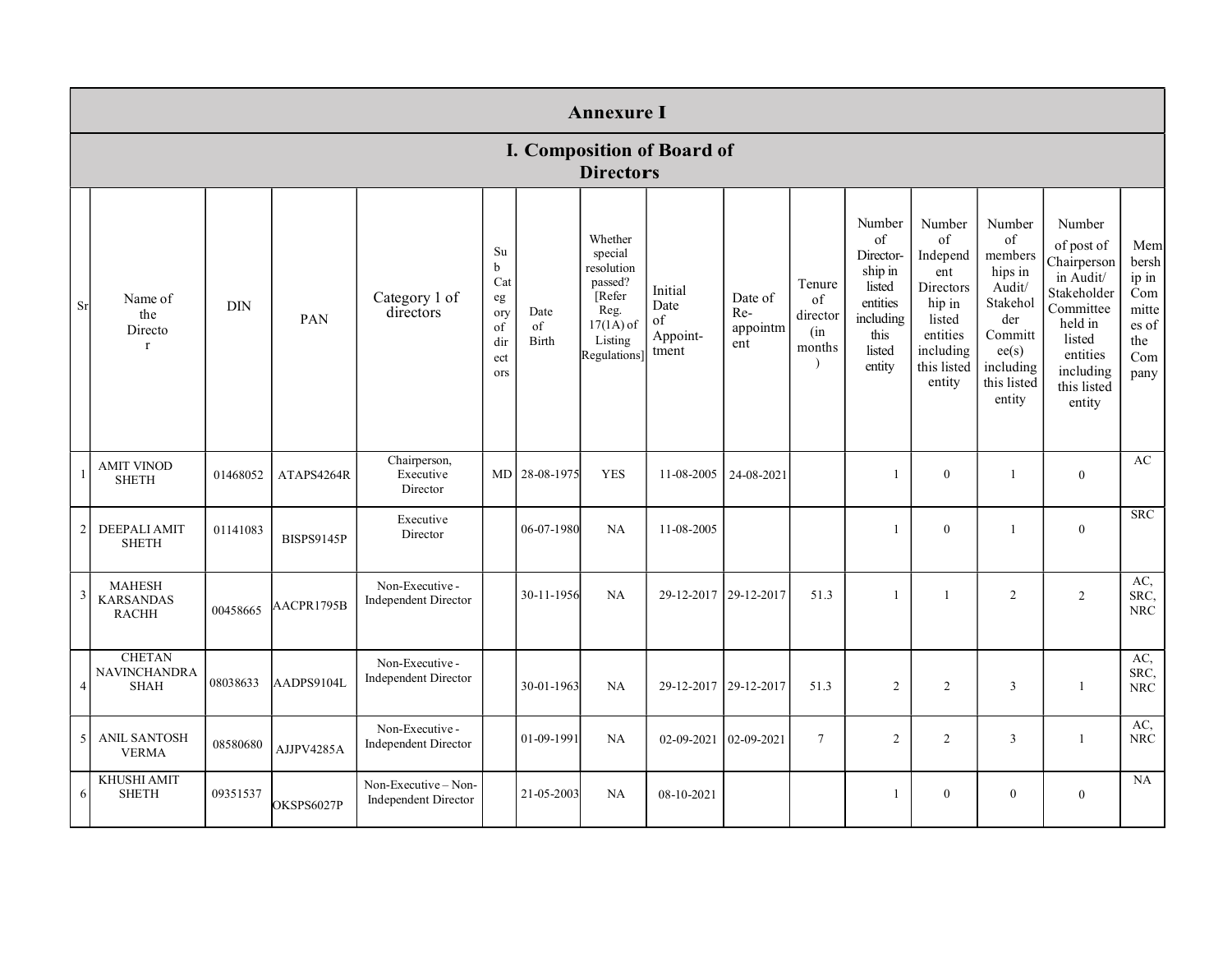|            | <b>Company Remarks</b><br>As per NSE Circular vide Circular No. NSE/CML/2021/54 dated 22nd December, 2021, Mr. Anil Verma was<br>appointed w.e.f September 02, 2021 which is before January 01, 2022, the amended provisions of regulation 17<br>(1C) shall not be applicable and therefore he will be regularise in the ensuing Annual General Meeting as per<br>the earlier provisions of SEBI (LODR), Regulations, 2015. |                                              |     |                                                |                            |                        |                      |  |  |
|------------|-----------------------------------------------------------------------------------------------------------------------------------------------------------------------------------------------------------------------------------------------------------------------------------------------------------------------------------------------------------------------------------------------------------------------------|----------------------------------------------|-----|------------------------------------------------|----------------------------|------------------------|----------------------|--|--|
|            |                                                                                                                                                                                                                                                                                                                                                                                                                             | <b>Whether Regular chairperson appointed</b> | Yes |                                                |                            |                        |                      |  |  |
|            |                                                                                                                                                                                                                                                                                                                                                                                                                             | Whether Chairperson is related to MD or      | Yes |                                                |                            |                        |                      |  |  |
| <b>CEO</b> |                                                                                                                                                                                                                                                                                                                                                                                                                             |                                              |     |                                                |                            |                        |                      |  |  |
|            |                                                                                                                                                                                                                                                                                                                                                                                                                             |                                              |     | <b>II.</b> Composition of<br><b>Committees</b> |                            |                        |                      |  |  |
|            |                                                                                                                                                                                                                                                                                                                                                                                                                             |                                              |     | A. Audit Committee                             |                            |                        |                      |  |  |
| <b>Sr</b>  | DI<br>N                                                                                                                                                                                                                                                                                                                                                                                                                     | Name of Committee members                    |     | Category 1 of directors                        | Category 2 of<br>directors | Date of<br>Appointment | Date of<br>Cessation |  |  |
|            |                                                                                                                                                                                                                                                                                                                                                                                                                             | 1 0045866   MAHESH KARSANDAS RACHH           |     | Non-Executive - Independent Director           | Chairperson                | 29-12-2017             |                      |  |  |
|            |                                                                                                                                                                                                                                                                                                                                                                                                                             | 2 0803863 CHETAN NAVINCHANDRA SHAH           |     | Non-Executive - Independent Director           | Member                     | 29-12-2017             |                      |  |  |
|            |                                                                                                                                                                                                                                                                                                                                                                                                                             | 3 0146805   AMIT VINOD SHETH                 |     | <b>Executive Director</b>                      | Member                     | 18-10-2016             |                      |  |  |
|            |                                                                                                                                                                                                                                                                                                                                                                                                                             | 4 0858068   ANIL SANTOSH VERMA               |     | Non-Executive - Independent Director           | Member                     | 02-09-2021             |                      |  |  |

| <b>Company Remarks</b>                      | Mr. Mahesh Rachh was appointed as Chairperson w.e.f 29.07.2020.<br>Mr. Chetan Shah was appointed as Member w.e.f 29.07.2020. |
|---------------------------------------------|------------------------------------------------------------------------------------------------------------------------------|
| Whether Regular chairperson appointed   Yes |                                                                                                                              |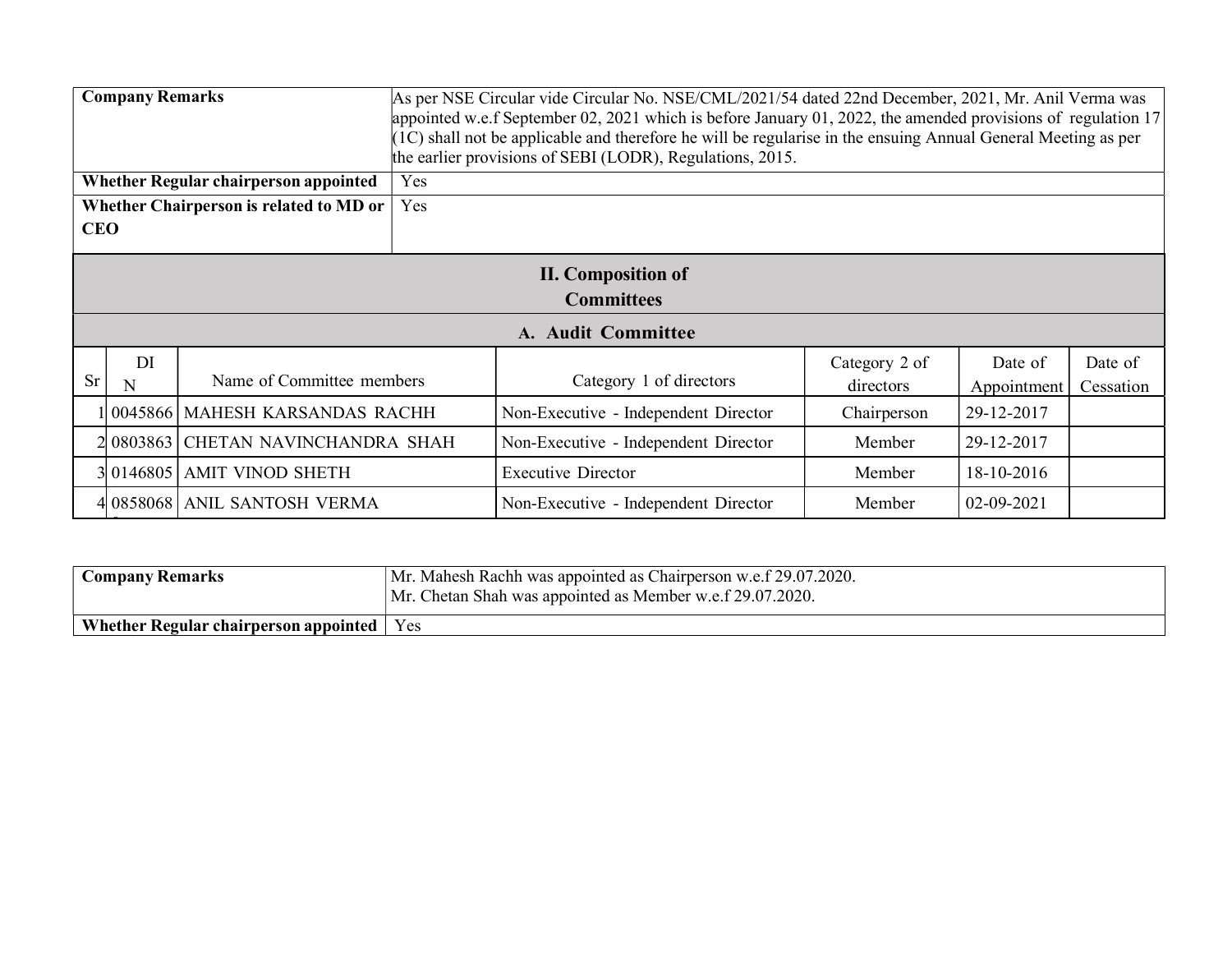|           |                      |                                 | <b>B. Stakeholders Relationship</b><br><b>Committee</b> |                            |                        |                      |
|-----------|----------------------|---------------------------------|---------------------------------------------------------|----------------------------|------------------------|----------------------|
| $ S_{r} $ | <b>DIN</b><br>Number | Name of Committee members       | Category 1 of directors                                 | Category 2 of<br>directors | Date of<br>Appointment | Date of<br>Cessation |
|           | 00458665             | <b>MAHESH KARSANDAS RACHH</b>   | Non-Executive – Independent Director                    | Chairperson                | 29-12-2017             |                      |
|           | 08038633             | <b>CHETAN NAVINCHANDRA SHAH</b> | Non-Executive - Independent Director                    | Member                     | 29-12-2017             |                      |
|           | 01250728             | DEEPALI AMIT SHETH              | <b>Executive Director</b>                               | Member                     | 18-10-2016             |                      |

| <b>Company Remarks</b>             |     |
|------------------------------------|-----|
| <b>Whether Regular chairperson</b> | Yes |
| appointed                          |     |

|            |                      |                           | <b>C. Risk Management Committee</b>                             |                            |                        |                        |           |
|------------|----------------------|---------------------------|-----------------------------------------------------------------|----------------------------|------------------------|------------------------|-----------|
|            |                      |                           | Whether the Risk Management Committee has a Regular Chairperson |                            |                        |                        |           |
| <b>S</b> r | <b>DIN</b><br>Number | Name of Committee members | Category 1 of directors                                         | Category 2 of<br>directors | Date of<br>Appointment | Date of 1<br>Cessation | Remarks I |

|                                                         |                                     |                                    |                            | on Encounte macpenaem Bnocton                                   |                        |                            |         |                        |                      |
|---------------------------------------------------------|-------------------------------------|------------------------------------|----------------------------|-----------------------------------------------------------------|------------------------|----------------------------|---------|------------------------|----------------------|
| R                                                       | 01250728                            | DEEPALI AMIT SHETH                 |                            | <b>Executive Director</b>                                       |                        | Member                     |         | 18-10-2016             |                      |
|                                                         | <b>Company Remarks</b><br>appointed | <b>Whether Regular chairperson</b> | Yes                        |                                                                 |                        |                            |         |                        |                      |
|                                                         |                                     |                                    |                            | <b>C. Risk Management Committee</b>                             |                        |                            |         |                        |                      |
|                                                         |                                     |                                    |                            | Whether the Risk Management Committee has a Regular Chairperson |                        |                            |         |                        |                      |
| <b>DIN</b><br>Sr<br>Name of Committee members<br>Number |                                     | Category 1 of directors            | Category 2 of<br>directors |                                                                 | Date of<br>Appointment | Date of<br>Cessation       | Remarks |                        |                      |
|                                                         |                                     |                                    |                            | <b>D. Nomination And</b><br><b>Remuneration Committee</b>       |                        |                            |         |                        |                      |
| $S_I$                                                   | <b>DIN</b><br>Number                | Name of Committee members          |                            | Category 1 of directors                                         |                        | Category 2 of<br>directors |         | Date of<br>Appointment | Date of<br>Cessation |
|                                                         | 108038633                           | CHETAN NAVINCHANDRA SHAH           |                            | Non-Executive - Independent Director                            |                        | Chairperson                |         | 29-12-2017             |                      |
|                                                         | 200458665                           | MAHESH KARSANDAS RACHH             |                            | Non-Executive - Independent Director                            |                        | Member                     |         | 29-12-2017             |                      |
|                                                         | 08580680                            | ANIL SANTOSH VERMA                 |                            | Non-Executive - Independent Director                            |                        | Member                     |         | 02-09-2021             |                      |

| <b>Company Remarks</b>                          | Mr. Chetan Shah was appointed as the Chairperson w.e.f. 29.07.2020.<br>Mr. Mahesh Rachh was appointed as Member w.e.f 29.07.2020. |
|-------------------------------------------------|-----------------------------------------------------------------------------------------------------------------------------------|
| <b>Whether Regular chairperson</b><br>appointed | Yes                                                                                                                               |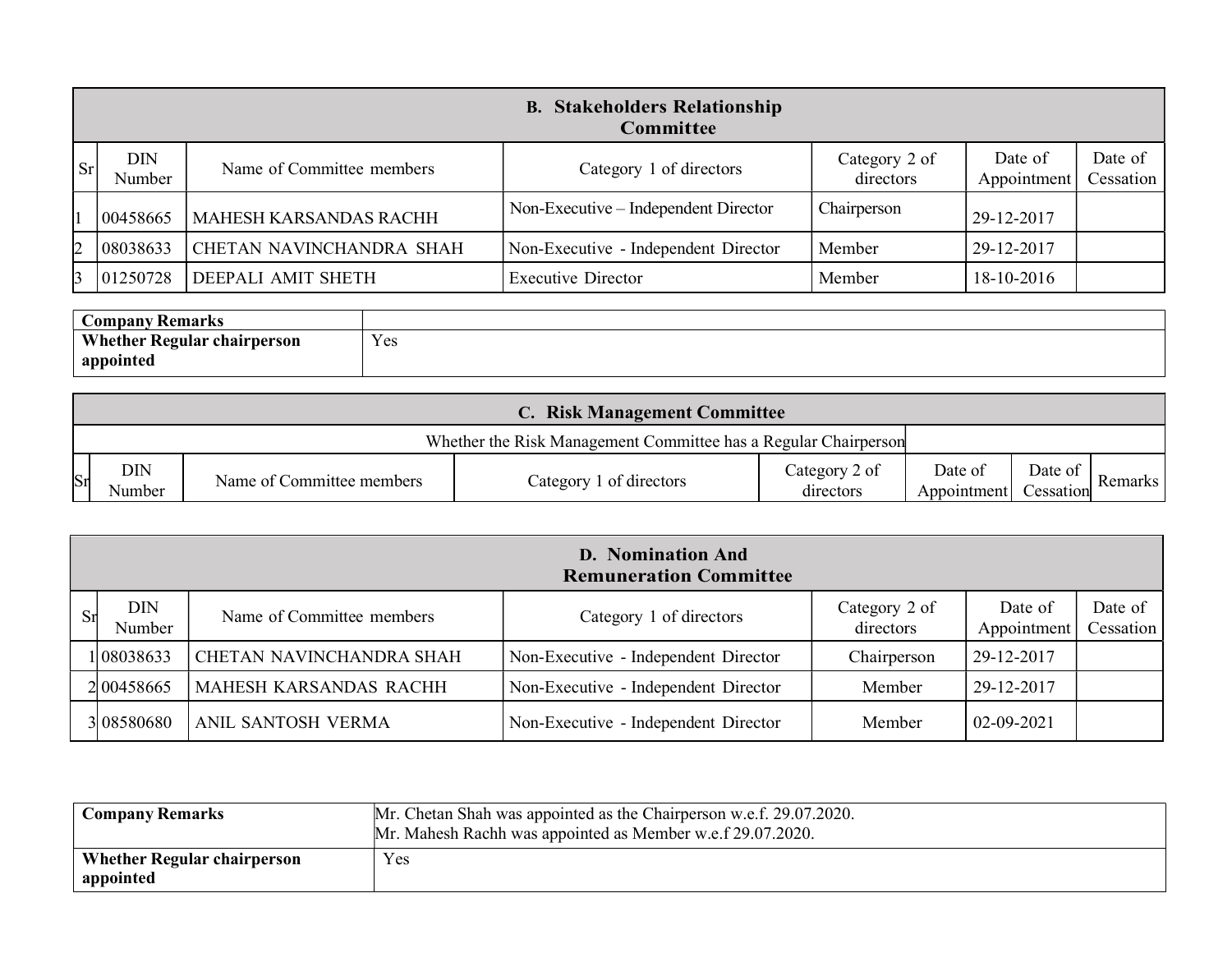|    |                      |                           | E. Corporate Social<br><b>Responsibility Committee</b>                              |                            |                        |                      |         |
|----|----------------------|---------------------------|-------------------------------------------------------------------------------------|----------------------------|------------------------|----------------------|---------|
|    |                      |                           | Whether the Corporate Social Responsibility Committee has a Regular Chairperson Yes |                            |                        |                      |         |
| Sr | <b>DIN</b><br>Number | Name of Committee members | Category 1 of directors                                                             | Category 2 of<br>directors | Date of<br>Appointment | Date of<br>Cessation | Remarks |
|    | 01468052             | <b>AMIT VINOD SHETH</b>   | <b>Executive Director</b>                                                           | Chairperson                | 28-06-2018             |                      |         |
|    | 00030274             | CHETAN NAVINCHANDRA SHAH  | Non-Executive - Independent Director                                                | Member                     | 28-06-2018             |                      |         |
|    | 01546339             | DEEPALI AMIT SHETH        | <b>Executive Director</b>                                                           | Member                     | 28-06-2018             |                      |         |

|                             | <b>III.</b> Meeting of Board of<br><b>Directors</b>          |                                                            |                                                                   |                                               |                                |                                         |  |  |
|-----------------------------|--------------------------------------------------------------|------------------------------------------------------------|-------------------------------------------------------------------|-----------------------------------------------|--------------------------------|-----------------------------------------|--|--|
| <b>Sr</b><br>N <sub>o</sub> | Date(s) of meeting $(if)$<br>any) in the previous<br>quarter | $Date(s)$ of meeting<br>(if any) in the<br>current quarter | Maximum gap between<br>any two consecutive (in<br>number of days) | Whether requirement of<br>Quorum met (Yes/No) | Number of<br>Directors present | No. of Independent<br>Directors present |  |  |
|                             | $12 - 10 - 2021$                                             | $10 - 02 - 2022$                                           | 90                                                                | Yes                                           |                                |                                         |  |  |
| $\gamma$                    | 11-11-2021                                                   |                                                            |                                                                   | Yes                                           |                                |                                         |  |  |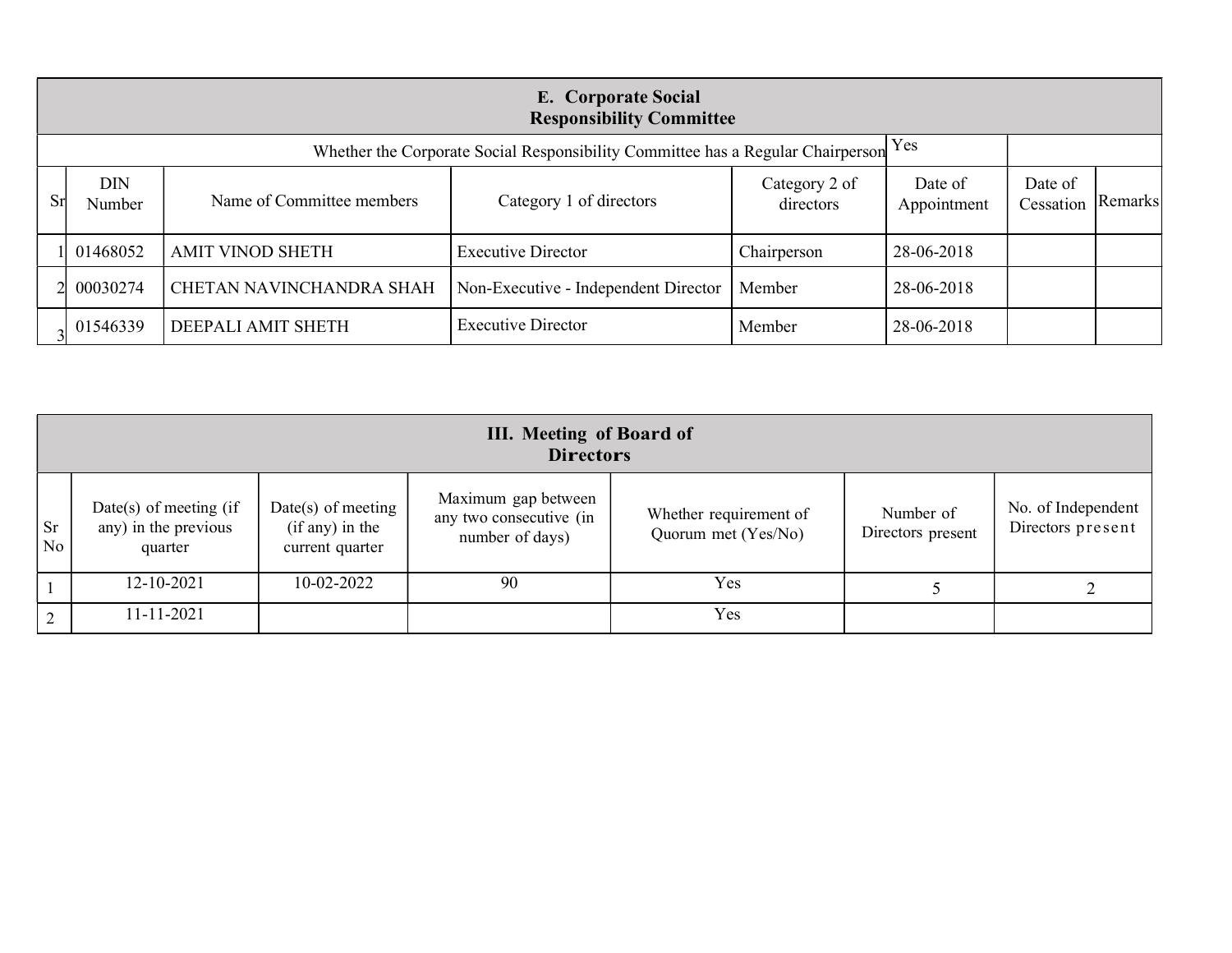|                             |                                         |                                              | <b>IV.</b> Meeting of<br><b>Committees</b>  |                                                                                                    |                                                     |                                   |                                               |
|-----------------------------|-----------------------------------------|----------------------------------------------|---------------------------------------------|----------------------------------------------------------------------------------------------------|-----------------------------------------------------|-----------------------------------|-----------------------------------------------|
| <b>Sr</b><br>N <sub>o</sub> | Name of Committee                       | Date(s) of<br>meeting of<br>Previous quarter | Date(s) of<br>meeting of<br>Current quarter | Maximum gap between<br>any two consecutive<br>(in number of days)<br>[Only for Audit<br>Committee] | Whether<br>requirement of<br>Quorum met<br>(Yes/No) | Number of<br>Directors<br>present | No. of<br>Independent<br>Directors<br>present |
|                             | Audit Committee                         | 12-10-2021                                   | 10-02-2022                                  | 90                                                                                                 | Yes                                                 | 3                                 | $\overline{2}$                                |
|                             | 2 Audit Committee                       | 11-11-2021                                   |                                             |                                                                                                    |                                                     |                                   |                                               |
|                             | 3 Stakeholders Relationship Committee   |                                              | 10-02-2022                                  |                                                                                                    | Yes                                                 | $\overline{2}$                    |                                               |
|                             | 4 Nomination and Remuneration Committee | 22-11-2021                                   | 10-02-2022                                  |                                                                                                    | Yes                                                 | ◠                                 | $\overline{2}$                                |

| V. Related Party<br><b>Transactions</b>                                                                   |                                  |        |  |  |  |
|-----------------------------------------------------------------------------------------------------------|----------------------------------|--------|--|--|--|
| S Subject                                                                                                 | Compliance status<br>(Yes/No/NA) | Remark |  |  |  |
| Whether prior approval of audit committee obtained                                                        | Yes                              |        |  |  |  |
| 2   Whether shareholder approval obtained for material RPT                                                | Yes                              |        |  |  |  |
| Whether details of RPT entered into pursuant to omnibus approval<br>have been reviewed by Audit Committee | <b>Yes</b>                       |        |  |  |  |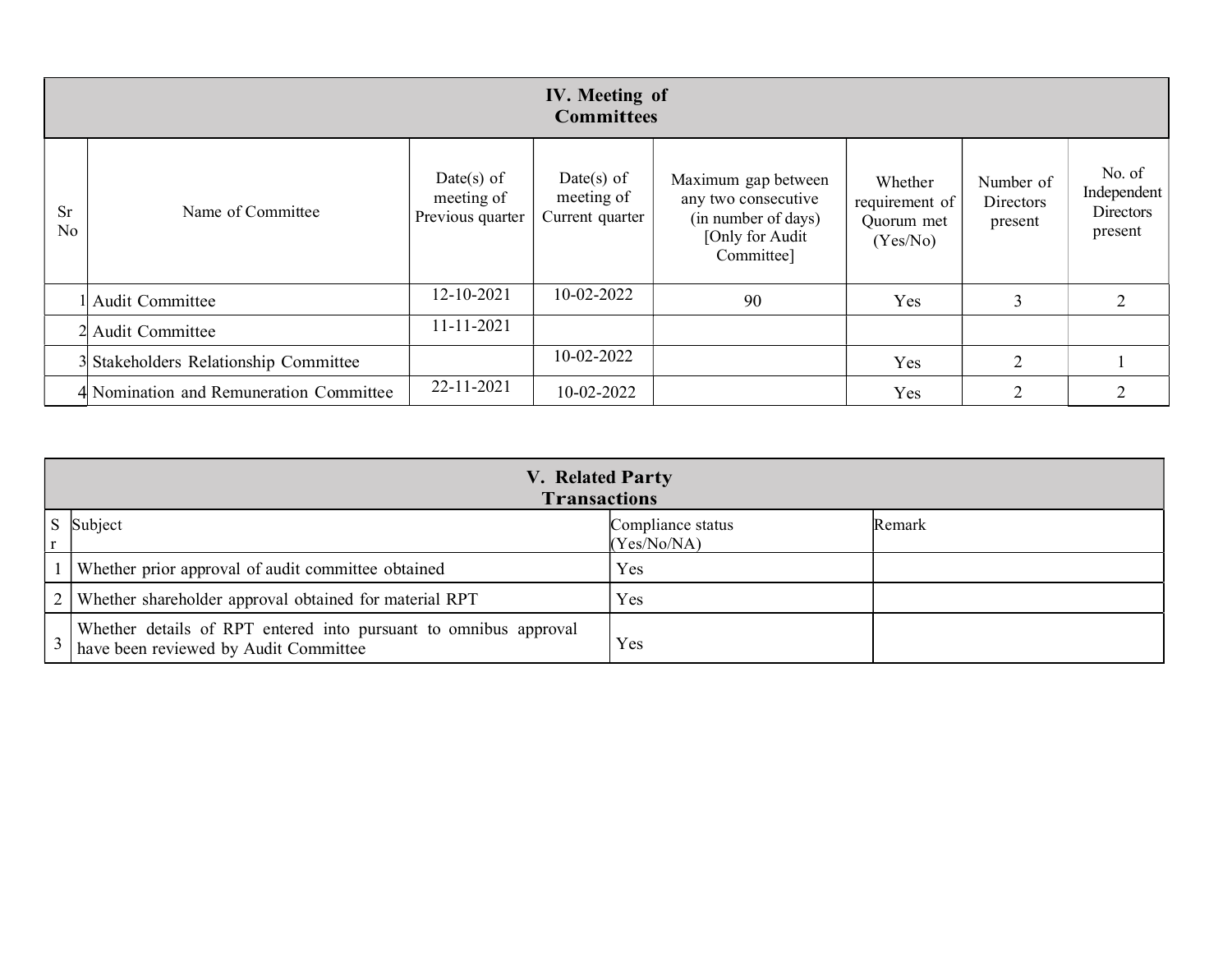| <b>VI. Affirmations</b>                                                                                                                                                                                          |                            |  |  |
|------------------------------------------------------------------------------------------------------------------------------------------------------------------------------------------------------------------|----------------------------|--|--|
| Sr Subject                                                                                                                                                                                                       | Compliance status (Yes/No) |  |  |
| The composition of Board of Directors is in terms of SEBI (Listing obligations and disclosure<br>requirements) Regulations, 2015                                                                                 | Yes                        |  |  |
| The composition of the following committees is in terms of SEBI (Listing obligations and disclosure<br>requirements) Regulations, 2015 a. Audit Committee                                                        | Yes                        |  |  |
| The composition of the following committees is in terms of SEBI (Listing obligations and disclosure requirements) Regulations, 2015. b. Nomination & remuneration committee                                      | Yes                        |  |  |
| The composition of the following committees is in terms of SEBI (Listing obligations and disclosure<br>requirements) Regulations, 2015. c. Stakeholders relationship committee                                   | Yes                        |  |  |
| The composition of the following committees is in terms of SEBI (Listing obligations and disclosure<br>requirements) Regulations, 2015. d. Risk management committee (applicable to the top 500 listed entities) | <b>NA</b>                  |  |  |
| The committee members have been made aware of their powers, role and responsibilities as specified in SEBI<br>6<br>(Listing obligations and disclosure requirements) Regulations, 2015.                          | Yes                        |  |  |
| The meetings of the board of directors and the above committees have been conducted in the manner as specified<br>in SEBI (Listing obligations and disclosure requirements) Regulations, 2015.                   | Yes                        |  |  |
| 8 This report and/or the report submitted in the previous quarter has been placed before Board of Directors.                                                                                                     | Yes                        |  |  |

| $Srl$ Subject     | <b>Particulars</b>                       |
|-------------------|------------------------------------------|
| Name of signatory | CS Drashti Bhimani                       |
| Designation       | Company Secretary and Compliance Officer |
| Place             | Mumbai                                   |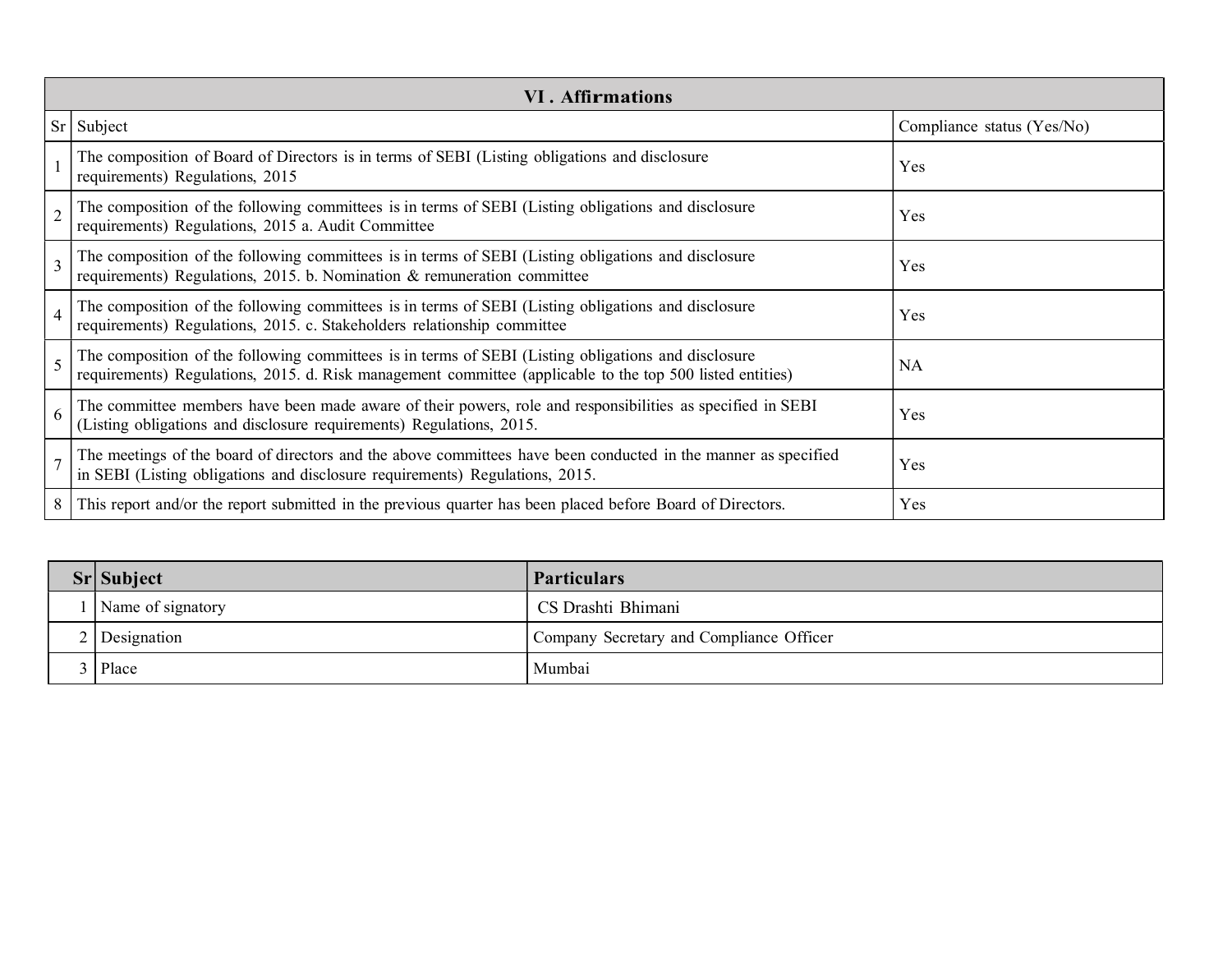|                 | <b>Annexure II</b>                                                                                                                                                                           |                                     |                   |                       |  |
|-----------------|----------------------------------------------------------------------------------------------------------------------------------------------------------------------------------------------|-------------------------------------|-------------------|-----------------------|--|
|                 | Annexure II to be submitted by the listed entity at the end of the financial year (for the whole financial year)                                                                             |                                     |                   |                       |  |
|                 | Disclosures on the Website in terms of Listing Regulations                                                                                                                                   |                                     |                   |                       |  |
| Sr.<br>No.      | Item                                                                                                                                                                                         | Compliance<br>status<br>(Yes/No/NA) | Company<br>Remark | Web address           |  |
| $\mathbf{1}$    | Details of business                                                                                                                                                                          | Yes                                 |                   | www.pluslighttech.com |  |
| 2               | Terms and conditions of appointment of independent directors                                                                                                                                 | Yes                                 |                   | www.pluslighttech.com |  |
| 3               | Composition of various committees of board of directors                                                                                                                                      | Yes                                 |                   | www.pluslighttech.com |  |
| 4               | Code of conduct of board of directors and senior management personnel                                                                                                                        | Yes                                 |                   | www.pluslighttech.com |  |
| 5               | Code of conduct of board of directors and senior management personnel                                                                                                                        | Yes                                 |                   | www.pluslighttech.com |  |
| 6               | Criteria of making payments to non-executive directors                                                                                                                                       | Yes                                 |                   | www.pluslighttech.com |  |
|                 | Policy on dealing with related party transactions                                                                                                                                            | Yes                                 |                   | www.pluslighttech.com |  |
| 8               | Policy for determining 'material' subsidiaries                                                                                                                                               | Yes                                 |                   | www.pluslighttech.com |  |
| 9               | Details of familiarization programmes imparted to independent directors                                                                                                                      | Yes                                 |                   | www.pluslighttech.com |  |
| 10              | Contact information of the designated officials of the listed entity who are<br>responsible for assisting and handling investor grievances                                                   | Yes                                 |                   | www.pluslighttech.com |  |
| $\overline{11}$ | email address for grievance redressal and other relevant details                                                                                                                             | Yes                                 |                   | www.pluslighttech.com |  |
| 12              | Financial results                                                                                                                                                                            | Yes                                 |                   | www.pluslighttech.com |  |
| $\overline{13}$ | Shareholding pattern                                                                                                                                                                         | Yes                                 |                   | www.pluslighttech.com |  |
| 14              | Details of agreements entered into with the media companies and/or their<br>associates                                                                                                       | NA                                  |                   |                       |  |
| $\overline{15}$ | Schedule of analyst or institutional investor meet and presentations made<br>by the listed entity to analysts or institutional investors simultaneously with<br>submission to stock exchange | NA                                  |                   |                       |  |
| 16              | New name and the old name of the listed entity                                                                                                                                               | <b>NA</b>                           |                   |                       |  |
| 17              | Advertisements as per regulation 47 (1)                                                                                                                                                      | Yes                                 |                   | www.pluslighttech.com |  |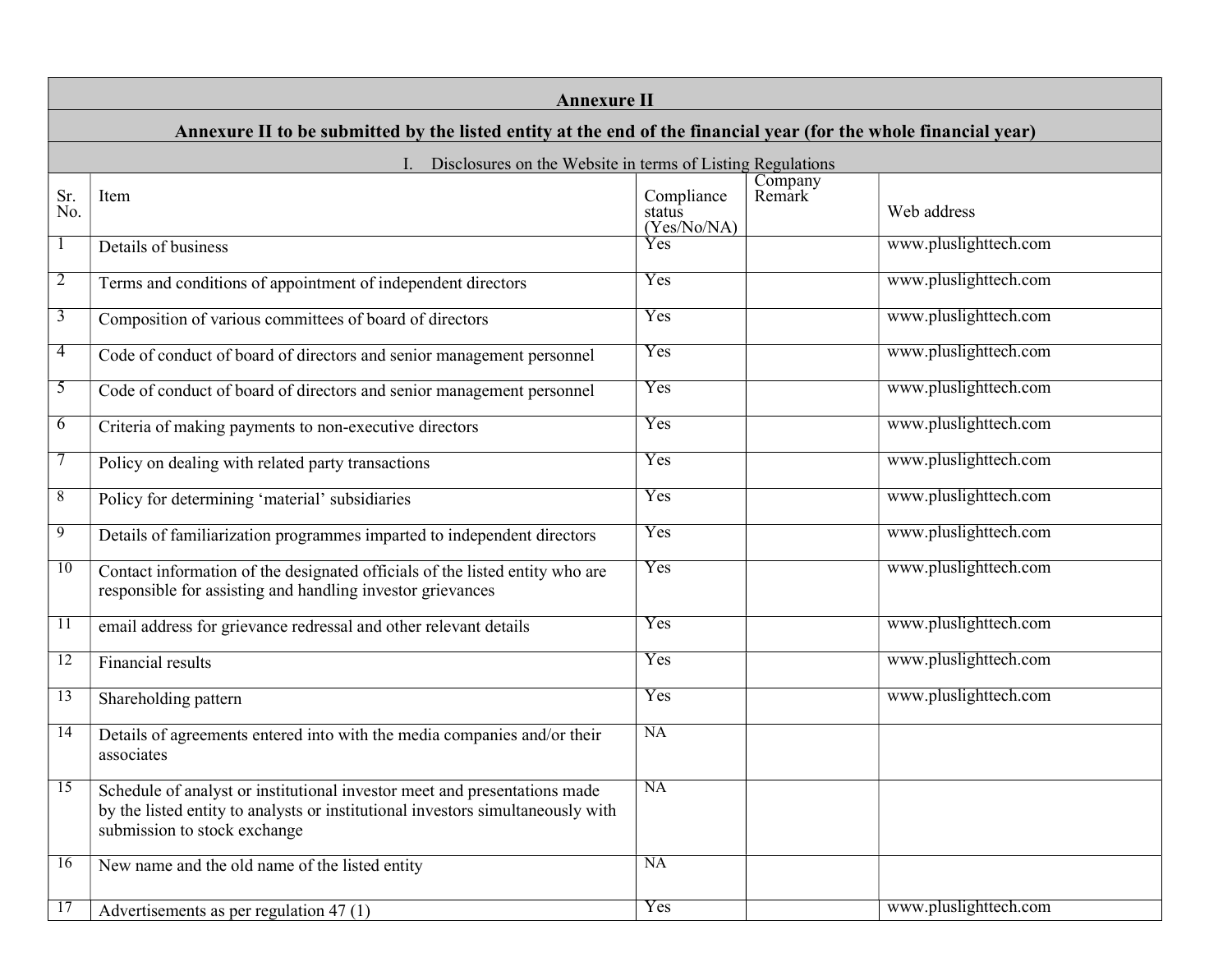| 18 | Credit rating or revision in credit rating obtained                                                                      | <b>NA</b> |                       |
|----|--------------------------------------------------------------------------------------------------------------------------|-----------|-----------------------|
| 19 | Separate audited financial statements of each subsidiary of the listed entity<br>in respect of a relevant financial year | Yes       | www.pluslighttech.com |
| 20 | Whether company has provided information under separate section on its<br>website as per Regulation $46(2)$              | Yes       | www.pluslighttech.com |
| 21 | Materiality Policy as per Regulation 30                                                                                  | Yes       | www.pluslighttech.com |
| 22 | Dividend Distribution policy as per Regulation 43A (as applicable)                                                       | <b>NA</b> |                       |
| 23 | It is certified that these contents on the website of the listed entity are correct                                      | Yes       | www.pluslighttech.com |
| 24 | Disclosure of notes on website in terms of Listing Regulations explantory<br>[Text Block]                                | Yes       | www.pluslighttech.com |

|   | $Sr$ No $ $ Subject | <b>Particulars</b>                       |
|---|---------------------|------------------------------------------|
|   | Name of signatory   | CS Drashti Bhimani                       |
| ∼ | Designation         | Company Secretary and Compliance Officer |
|   | Place               | Mumbai                                   |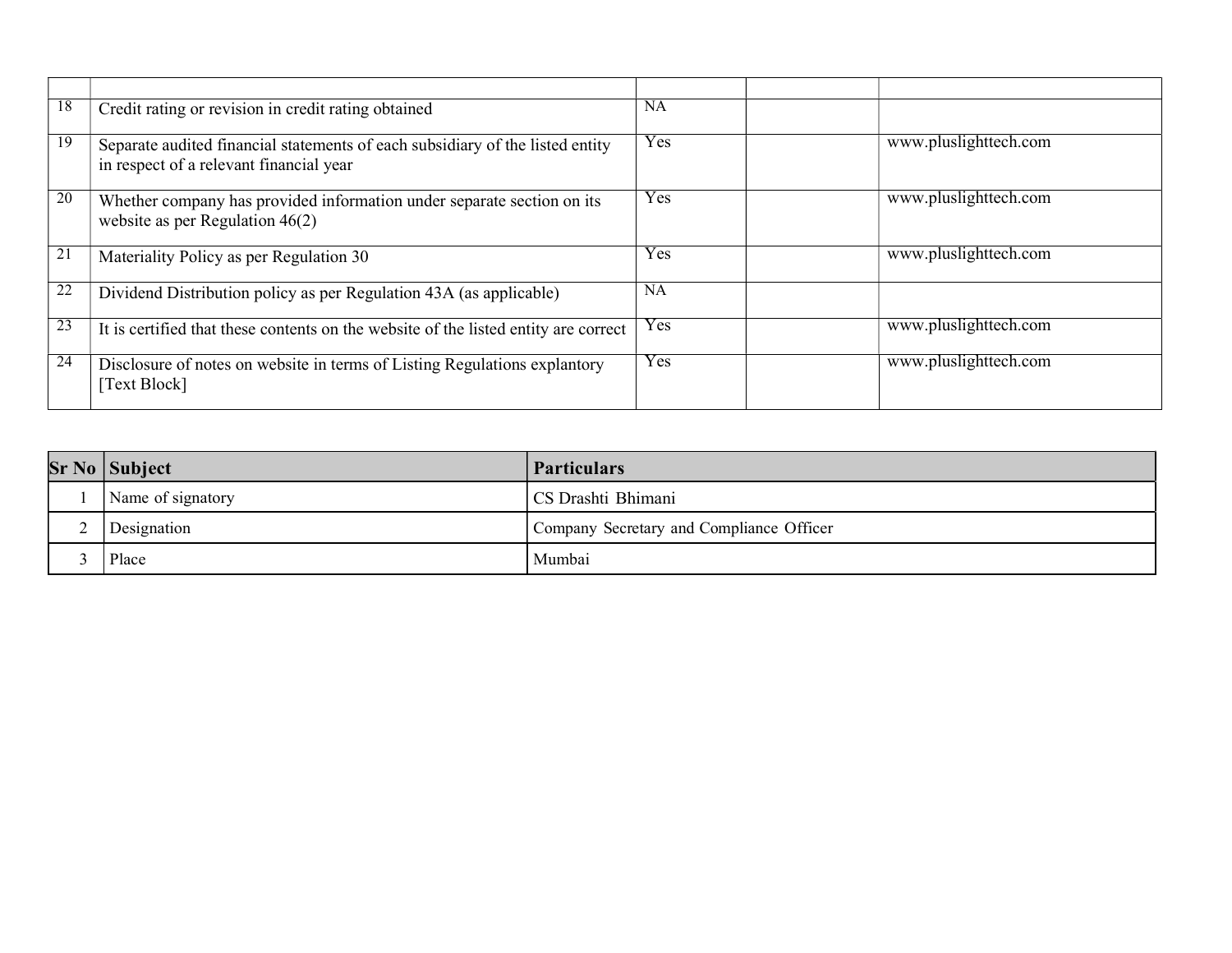|                | II.<br><b>Annual Affirmations</b>                                                                                    |                             |                                  |                |  |
|----------------|----------------------------------------------------------------------------------------------------------------------|-----------------------------|----------------------------------|----------------|--|
| Sr.<br>No.     | Particulars                                                                                                          | <b>Regulation Number</b>    | Compliance status<br>(Yes/No/NA) | Company Remark |  |
| -1             | Independent director(s) have been appointed in terms of specified criteria of<br>'independence' and/or 'eligibility' | 16(1)(b) & 25(6)            | Yes                              |                |  |
| $\overline{2}$ | Board composition                                                                                                    | $17(1), 17(1A)$ &<br>17(1B) | Yes                              |                |  |
| $\overline{3}$ | Meeting of Board of directors                                                                                        | 17(2)                       | Yes                              |                |  |
| $\overline{4}$ | Quorum of Board meeting                                                                                              | 17(2A)                      | Yes                              |                |  |
| 5              | Review of Compliance Reports                                                                                         | 17(3)                       | Yes                              |                |  |
| 6              | Plans for orderly succession for appointments                                                                        | 17(4)                       | Yes                              |                |  |
| 7              | Code of Conduct                                                                                                      | 17(5)                       | Yes                              |                |  |
| 8              | Fees/compensation                                                                                                    | 17(6)                       | Yes                              |                |  |
| 9              | Minimum Information                                                                                                  | 17(7)                       | Yes                              |                |  |
| 10             | Compliance Certificate                                                                                               | 17(8)                       | Yes                              |                |  |
| 11             | Risk Assessment & Management                                                                                         | 17(9)                       | Yes                              |                |  |
| 12             | Performance Evaluation of Independent Directors                                                                      | 17(10)                      | Yes                              |                |  |
| 13             | Recommendation of Board                                                                                              | 17(11)                      | Yes                              |                |  |
| 14             | Maximum number of Directorships                                                                                      | 17A                         | Yes                              |                |  |
| 15             | Composition of Audit Committee                                                                                       | 18(1)                       | Yes                              |                |  |
| 16             | Meeting of Audit Committee                                                                                           | 18(2)                       | Yes                              |                |  |
| 17             | Composition of nomination $&$ remuneration committee                                                                 | 19(1) & (2)                 | Yes                              |                |  |
| 18             | Quorum of Nomination and Remuneration Committee meeting                                                              | 19(2A)                      | Yes                              |                |  |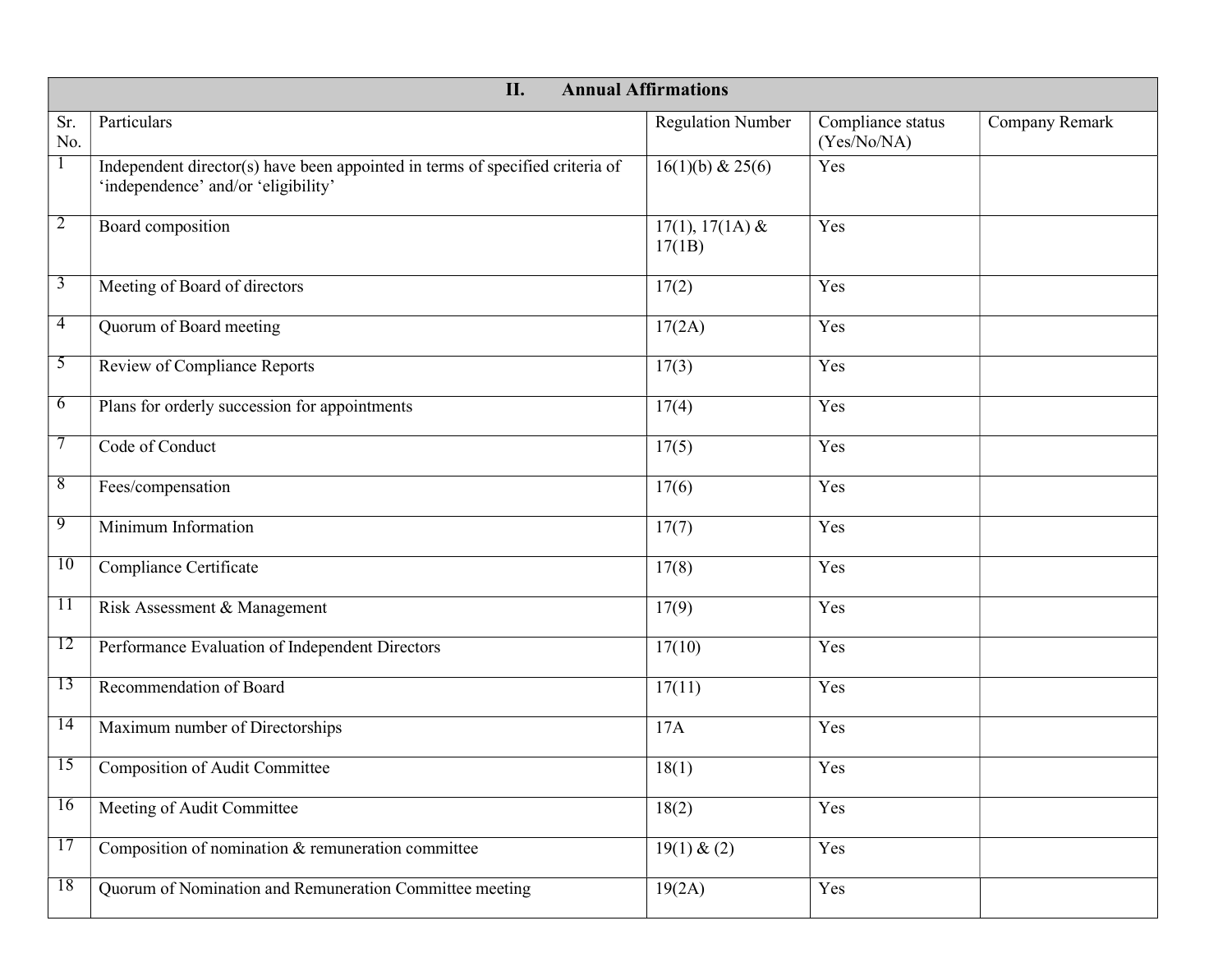| 19 | Meeting of Nomination and Remuneration Committee                                       | 19(3A)                         | Yes            |  |
|----|----------------------------------------------------------------------------------------|--------------------------------|----------------|--|
| 20 | Composition of Stakeholder Relationship Committee                                      | $20(1), 20(2)$ &<br>20(2A)     | Yes            |  |
| 21 | Meeting of Stakeholders Relationship Committee                                         | 20(3A)                         | Yes            |  |
| 22 | Composition and role of risk management committee                                      | 21(1), (2), (3), (4)           | <b>NA</b>      |  |
| 23 | Meeting of Risk Management Committee                                                   | 21(3A)                         | <b>NA</b>      |  |
| 24 | Vigil Mechanism                                                                        | 22                             | Yes            |  |
| 25 | Policy for related party Transaction                                                   | 23(1),(1A),(5),(6),(7)<br>&(8) | Yes            |  |
| 26 | Prior or Omnibus approval of Audit Committee for all related party<br>transactions     | 23(2), (3)                     | Yes            |  |
| 27 | Approval for material related party transactions                                       | 23(4)                          | Yes            |  |
| 28 | Disclosure of related party transactions on consolidated basis                         | 23(9)                          | N <sub>o</sub> |  |
| 29 | Composition of Board of Directors of unlisted material Subsidiary                      | 24(1)                          | <b>NA</b>      |  |
| 30 | Other Corporate Governance requirements with respect to subsidiary of listed<br>entity | $24(2),(3),(4),(5)$ &<br>(6)   | Yes            |  |
| 31 | Annual Secretarial Compliance Report                                                   | 24(A)                          | Yes            |  |
| 32 | Alternate Director to Independent Director                                             | 25(1)                          | <b>NA</b>      |  |
| 33 | Maximum Tenure                                                                         | 25(2)                          | Yes            |  |
| 34 | Meeting of independent directors                                                       | 25(3) & (4)                    | Yes            |  |
| 35 | Familiarization of independent directors                                               | 25(7)                          | Yes            |  |
| 36 | Declaration from Independent Director                                                  | 25(8) & (9)                    | Yes            |  |
| 37 | D & O Insurance for Independent Directors                                              | 25(10)                         | NA             |  |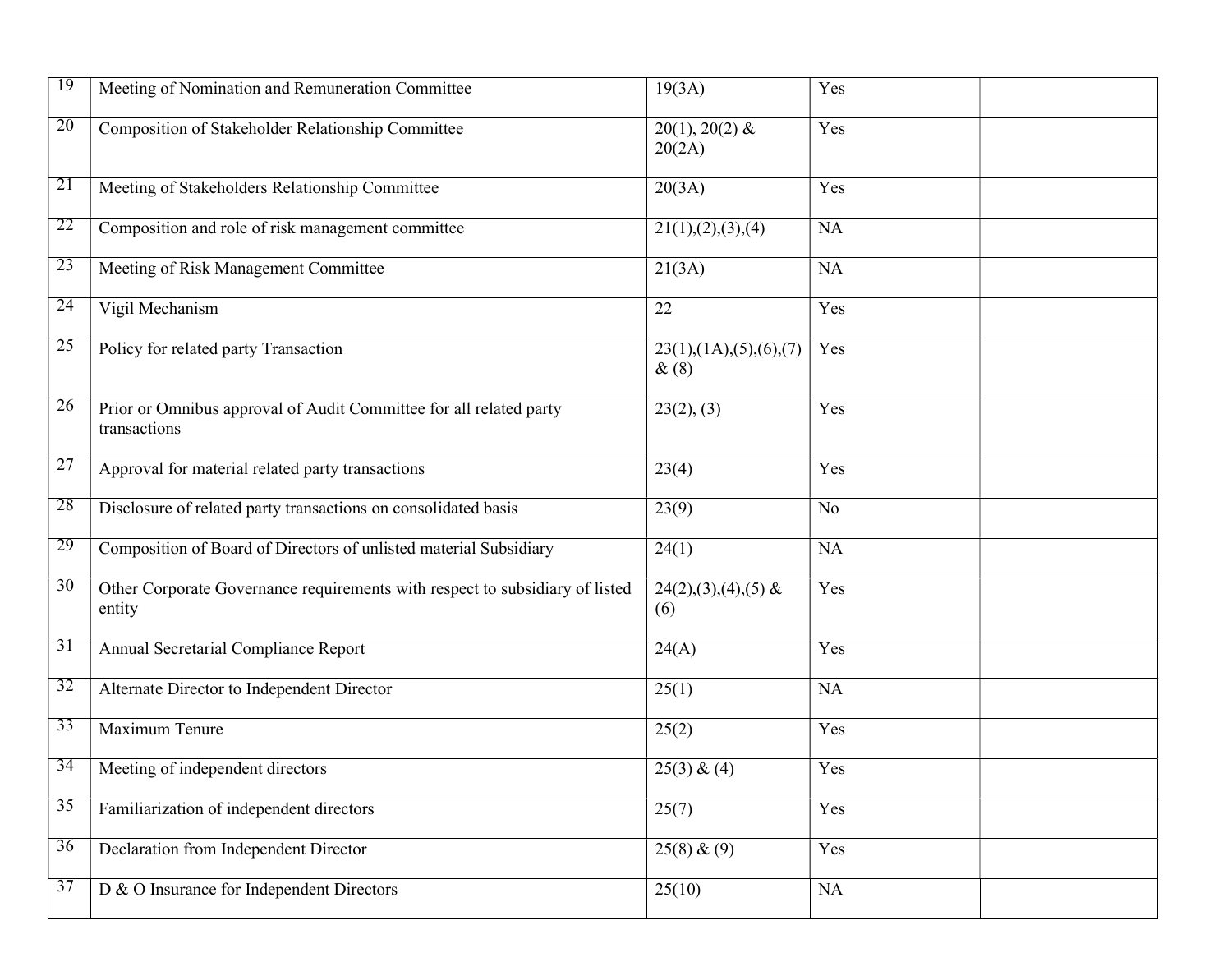| 38 | Memberships in Committees                                                                                            | 26(1)             | Yes |
|----|----------------------------------------------------------------------------------------------------------------------|-------------------|-----|
| 39 | Affirmation with compliance to code of conduct from members of Board of<br>Directors and Senior management personnel | 26(3)             | Yes |
| 40 | Disclosure of Shareholding by Non-Executive Directors                                                                | 26(4)             | NA  |
| 41 | Policy with respect to Obligations of directors and senior management                                                | $26(2)$ & $26(5)$ | Yes |

Other Information The Company has been migrated from SME Board to Main Board of NSE w.e.f. 24th November, 2021.

|         | <b>III.</b> Affirmations                                                                                                                                              |                               |  |  |
|---------|-----------------------------------------------------------------------------------------------------------------------------------------------------------------------|-------------------------------|--|--|
| Sr. No. | Particulars                                                                                                                                                           | Compliance Status (Yes/No/NA) |  |  |
|         | The Listed Entity has approved Material Subsidiary Policy and the Corporate Governance<br>requirements with respect to subsidiary of Listed Entity have been complied | Yes                           |  |  |

| <b>Sr No</b> | Subject           | <b>Particulars</b>                       |
|--------------|-------------------|------------------------------------------|
|              | Name of signatory | CS Drashti Bhimani                       |
|              | Designation       | Company Secretary and Compliance Officer |
|              | Place             | Mumbai                                   |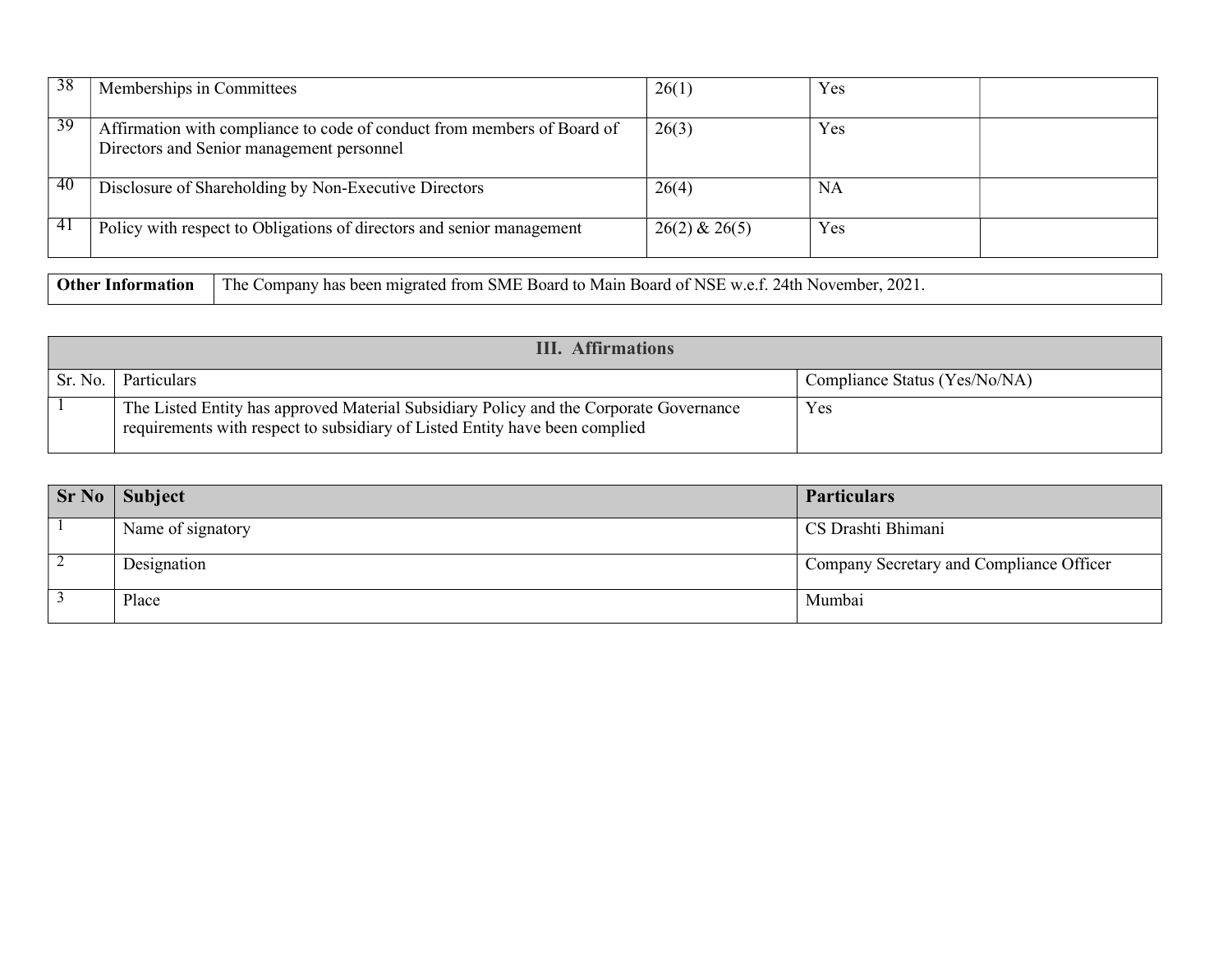| <b>Annexure IV</b>                                                                                                                         |                                                                                                |                                                                                                                                                          |                                                                                         |  |  |
|--------------------------------------------------------------------------------------------------------------------------------------------|------------------------------------------------------------------------------------------------|----------------------------------------------------------------------------------------------------------------------------------------------------------|-----------------------------------------------------------------------------------------|--|--|
| <b>Additional Half yearly Disclosure</b>                                                                                                   |                                                                                                |                                                                                                                                                          |                                                                                         |  |  |
| Applicability of disclosure                                                                                                                | Applicable                                                                                     |                                                                                                                                                          |                                                                                         |  |  |
| I. Disclosure of Loans/ guarantees/comfort letters /securities etc.                                                                        |                                                                                                |                                                                                                                                                          |                                                                                         |  |  |
|                                                                                                                                            | (A) Any loan or any other form of debt advanced by the listed entity directly or indirectly to |                                                                                                                                                          |                                                                                         |  |  |
| <b>Entity</b>                                                                                                                              | Aggregate amount advanced during<br>six months                                                 | Balance outstanding at the end of six<br>months                                                                                                          |                                                                                         |  |  |
| Promoter or any other entity<br>controlled by them                                                                                         | 14,37,500                                                                                      | 62,82,234                                                                                                                                                |                                                                                         |  |  |
| Promoter Group or any other entity<br>controlled by them                                                                                   | $\theta$                                                                                       | $\theta$                                                                                                                                                 |                                                                                         |  |  |
| Directors (including relatives) or<br>any other entity controlled by them                                                                  | $\theta$                                                                                       | $\theta$                                                                                                                                                 |                                                                                         |  |  |
| KMPs or any other entity<br>controlled by them                                                                                             | $\theta$                                                                                       | $\overline{0}$                                                                                                                                           |                                                                                         |  |  |
| other form of debt availed By                                                                                                              |                                                                                                | (B) Any guarantee / comfort letter (by whatever name called) provided by the listed entity directly or indirectly, in connection with any loan(s) or any |                                                                                         |  |  |
| <b>Entity</b>                                                                                                                              | Type (guarantee, comfort letter etc.)                                                          | Aggregate amount of issuance<br>during six months                                                                                                        | Balance outstanding at the end of<br>six months (taking into account<br>any invocation) |  |  |
| Promoter or any other entity<br>controlled by them                                                                                         | NIL                                                                                            | $\overline{0}$                                                                                                                                           | $\theta$                                                                                |  |  |
| Promoter Group or any other<br>entity controlled by them                                                                                   | <b>NIL</b>                                                                                     | $\overline{0}$                                                                                                                                           | $\theta$                                                                                |  |  |
| Directors (including relatives) or<br>any other entity controlled by them                                                                  | NIL                                                                                            | U                                                                                                                                                        | $\mathbf{0}$                                                                            |  |  |
| KMPs or any other entity controlled<br>by them                                                                                             | NIL                                                                                            | $\overline{0}$                                                                                                                                           | $\theta$                                                                                |  |  |
| (C) Any security provided by the listed entity directly or indirectly, in connection with any loan(s) or any other form of debt availed by |                                                                                                |                                                                                                                                                          |                                                                                         |  |  |
| <b>Entity</b>                                                                                                                              | Type of security (cash, shares etc.)                                                           | Aggregate value of security provided                                                                                                                     | Balance outstanding at the end of                                                       |  |  |